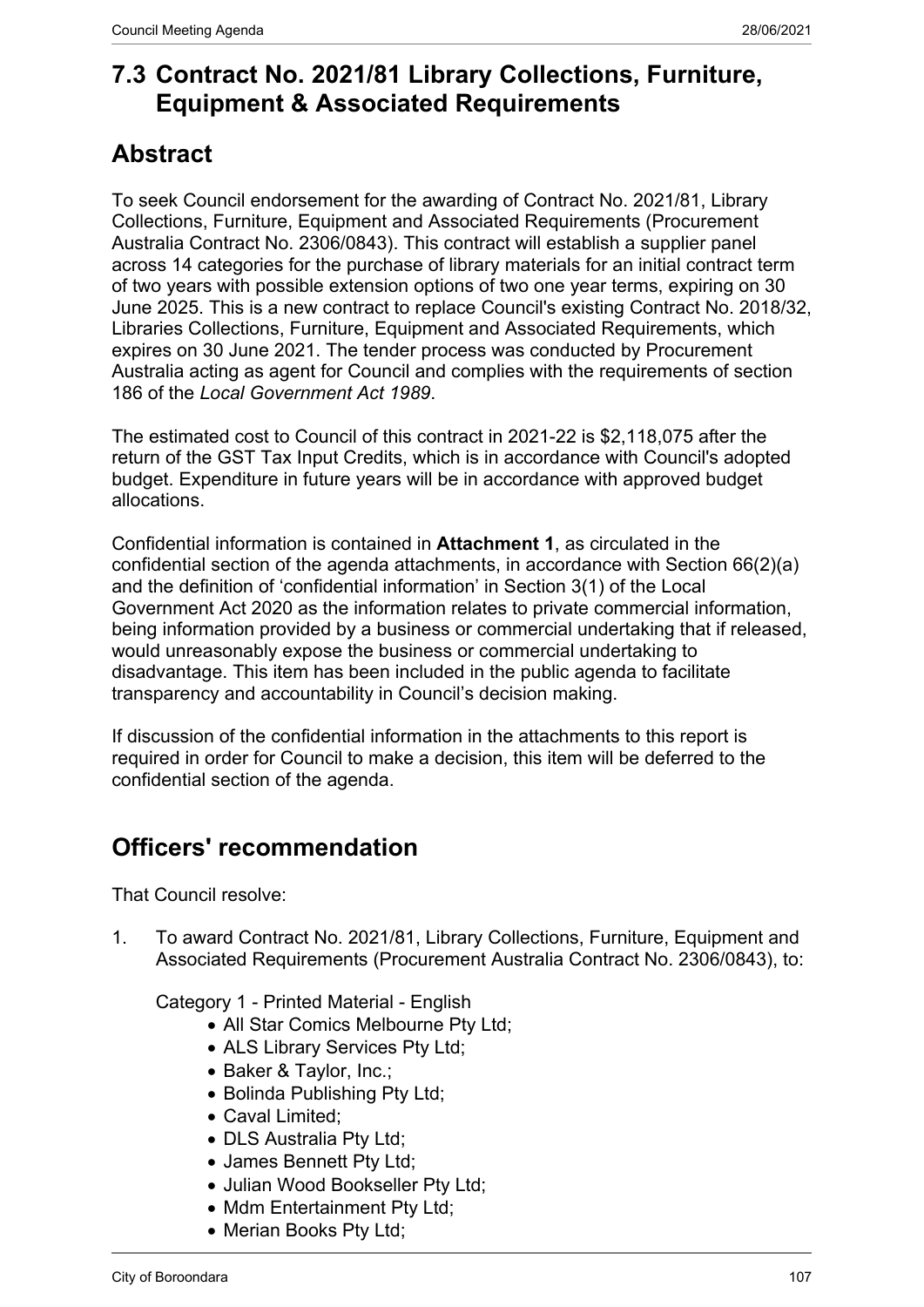- Peter Pal Library Supplier;
- Readings Pty Ltd;
- Sound Text Media Pty Ltd;
- The Book House;
- Ulverscroft Large Print Books; and
- Wavesound Pty Ltd.

Category 2 - Printed Material - LOTE (Languages Other Than English)

- Aussie Global Books Pty Ltd;
- CC Books Australia Pty Ltd;
- Caval Limited;
- Ddn Consulting Pty Ltd;
- Global Language Books Pty Ltd;
- Greek Book Importers;
- Konava Pty Ltd;
- Ln Vietnamese Books Pty Ltd;
- Lote Libraries Direct Pty Ltd; and
- Zagreb Croatian Bookshop.

Category 3 - Printed Magazines and Newspapers (English)

- Box Hill South Newsagency;
- Carolyn Loader Family Trust;
- Ebsco:
- Isubscribe Pty Ltd;
- Konava Pty Ltd; and
- Prenax Pty Ltd.

Category 4 - Printed Magazines and Newspapers (LOTE)

- Aussie Global Books Pty Ltd;
- Box Hill South Newsagency;
- CC Books Australia Pty Ltd;
- Ddn Consulting Pty Ltd;
- Ebsco;
- Isubscribe Pty Ltd;
- Ln Vietnamese Books Pty Ltd;
- Lote Libraries Direct Pty Ltd;
- Prenax Pty Ltd; and
- Zagreb Croatian Bookshop.

Category 5 - Digital Collections – (English and other languages)

- Aussie Global Books Pty Ltd;
- Beamafilm Pty Ltd;
- Bolinda Publishing Pty Ltd;
- Bolinda Digital Pty Ltd;
- Digital Education Services:
- Greek Book Importers;
- James Bennett Pty Ltd;
- Konava Pty Ltd:
- Midwest Tape LLC Dba Hoopla Digital;
- Overdrive Australia Party, Ltd;
- Prenax Pty Ltd; and
- Ulverscroft Large Print Books.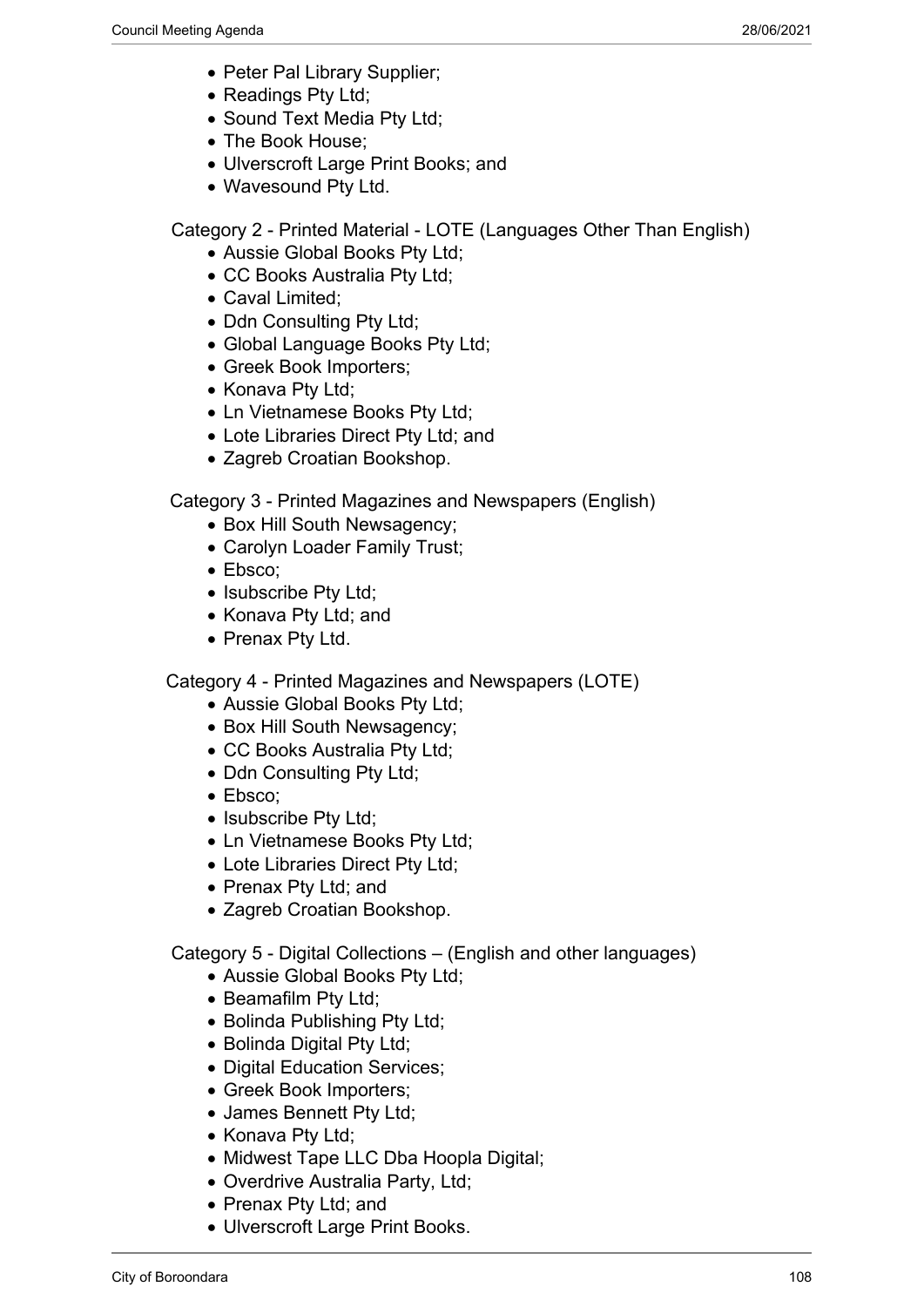Category 6 - Audio Visual Materials – (English)

- ALS Library Services Pty Ltd;
- Baker & Taylor, Inc.;
- Caval Limited;
- James Bennett Pty Ltd;
- Julian Wood Bookseller Pty Ltd;
- KI Media Pty Ltd trading as All Access;
- Mdm Entertainment Pty Ltd;
- Peter Pal Library Supplier;
- Readings Pty Ltd;
- Sound Text Media Pty Ltd;
- The Book House:
- Ulverscroft Large Print Books; and
- Wavesound Pty Ltd.

Category 7 - Audio Visual Materials – (LOTE)

- Aussie Global Books Pty Ltd;
- CC Books Australia Pty Ltd;
- Caval Limited:
- KI Media Pty Ltd trading as All Access;
- Ln Vietnamese Books Pty Ltd;
- Lote Libraries Direct Pty Ltd
- Mdm Entertainment Pty Ltd; and
- Zagreb Croatian Bookshop.

Category 8(a) – Cataloguing - Full Shelf Ready Services, Unbundled Cataloguing Services and/or Processing Services

- ALS Library Services Pty Ltd;
- Aussie Global Books Pty Ltd;
- Baker & Taylor, Inc.;
- Bolinda Publishing Pty Ltd;
- Caval Limited:
- Global Language Books Pty Ltd;
- Greek Book Importers;
- James Bennett Pty Ltd;
- Julian Wood Bookseller Pty Ltd;
- KI Media Pty Ltd trading as All Access;
- Lewis Logic:
- Lote Libraries Direct Pty Ltd;
- Mdm Entertainment Pty Ltd;
- Peter Pal Library Supplier;
- Prenax Pty Ltd;
- Sound Text Media Pty Ltd;
- The Book House:
- Ulverscroft Large Print Books; and
- Wavesound Pty Ltd.

Category 8(b) - Processing - Full Shelf Ready Services, Unbundled Cataloguing Services and/or Processing Services

- ALS Library Services Pty Ltd;
- Aussie Global Books Pty Ltd: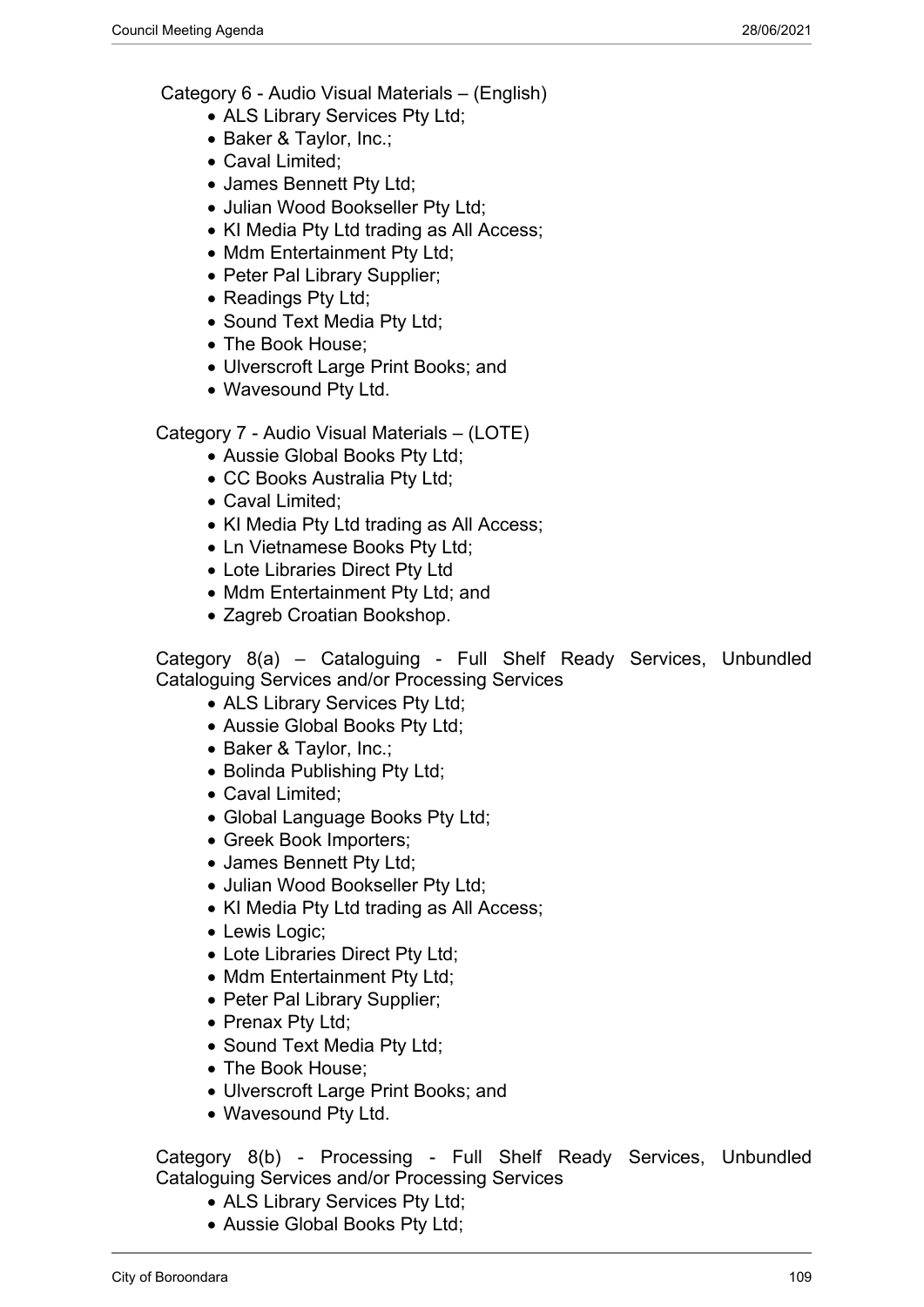- Baker & Taylor, Inc.;
- Bolinda Publishing Pty Ltd:
- Caval Limited;
- Ebsco;
- Global Language Books Pty Ltd:
- Greek Book Importers;
- James Bennett Pty Ltd;
- Julian Wood Bookseller Pty Ltd;
- KI Media Pty Ltd trading as All Access;
- Lewis Logic;
- Lote Libraries Direct Pty Ltd
- Mdm Entertainment Pty Ltd;
- Peter Pal Library Supplier;
- Prenax Pty Ltd;
- Readings Pty Ltd;
- Sound Text Media Pty Ltd;
- The Book House:
- Ulverscroft Large Print Books; and
- Wavesound Pty Ltd.

 $\bullet$ 

Category 8(c) – Consumables - Processing Service Consumables

- Aussie Global Books Pty Ltd;
- Bolinda Publishing Pty Ltd:
- Greek Book Importers;
- Julian Wood Bookseller Pty Ltd;
- KI Media Pty Ltd trading as All Access;
- Lewis Logic
- Prenax Pty Ltd;
- Raeco/CEI Pty Ltd;
- Readings Pty Ltd; and
- Sound Text Media Pty Ltd.

Category 9 - Associated Support Services

- ABR Relocations;
- ALS Library Services Pty Ltd;
- Aussie Global Books Pty Ltd;
- Baker & Taylor, Inc.;
- Bolinda Publishing Pty Ltd;
- Caval Limited;
- DLS Australia Pty Ltd;
- Innovative Interfaces:
- James Bennett Pty Ltd;
- Konava Pty Ltd:
- Mdm Entertainment Pty Ltd;
- Sound Text Media Pty Ltd;
- The Book House:
- Ulverscroft Large Print Books; and
- Wavesound Pty Ltd.

Category 10 - Library Management System

- Aurora Information Technology;
- Civica Pty Ltd;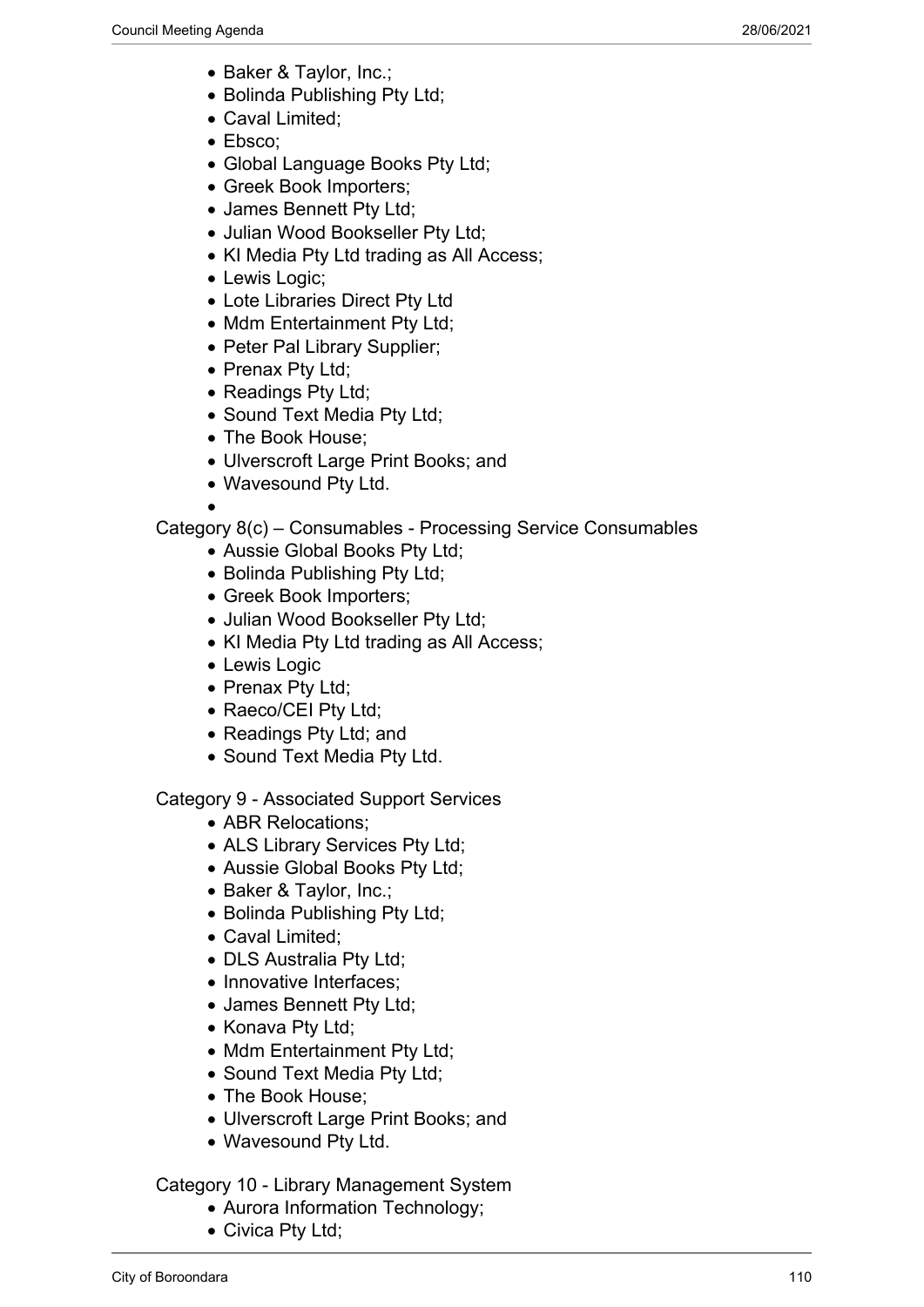- DLS Australia Pty Ltd;
- Insight Informatics Pty Ltd;
- Konava Pty Ltd; and
- Sirisidynix Pty Ltd.

#### Category 11 – RFID

- Adilam Technologies;
- Bibliotheca Australia Pty Ltd;
- FE Technologies Pty Ltd: and
- Quantum Libraries t/as Qld Library Supplies.

Category 12 - Library furniture and shelving

- Intraspace Pty Ltd;
- Konava Pty Ltd;
- Quantum Libraries t/as Qld Library Supplies;
- Raeco/CEI Pty Ltd; and
- Resource Furniture Pty Ltd.

Category 13 - Digital Discovery, Statistical Evaluation and Other Library Support Tools

- Abax Kingfisher Pty Ltd;
- James Bennett Pty Ltd; and
- Nielsen.

Category 14 - Programs Support/ Non-traditional library collections

• No suppliers accepted for Victoria.

Category 15 – Library Removalists

- ABR Relocations:
- Gan Group Pty Ltd;
- Intraspace Pty Ltd: and
- Quantum Libraries t/as Qld Library Supplies

at their tendered schedule of rates for an initial contract term of two years with possible extensions to a maximum contract term of four years. The estimated contract cost for the maximum term is \$9,319,530 (including GST). The cost to Council after the return of the GST Tax Input Credits is \$8,500,000.

- 2. To authorise the Director Community Support to negotiate extensions to the contract with the above contractors to the maximum four year contract term.
- 3. To note expenditure under this contract in 2021-22 is in accordance with Council's adopted budget and expenditure in future years will be in accordance with the approved budget allocations.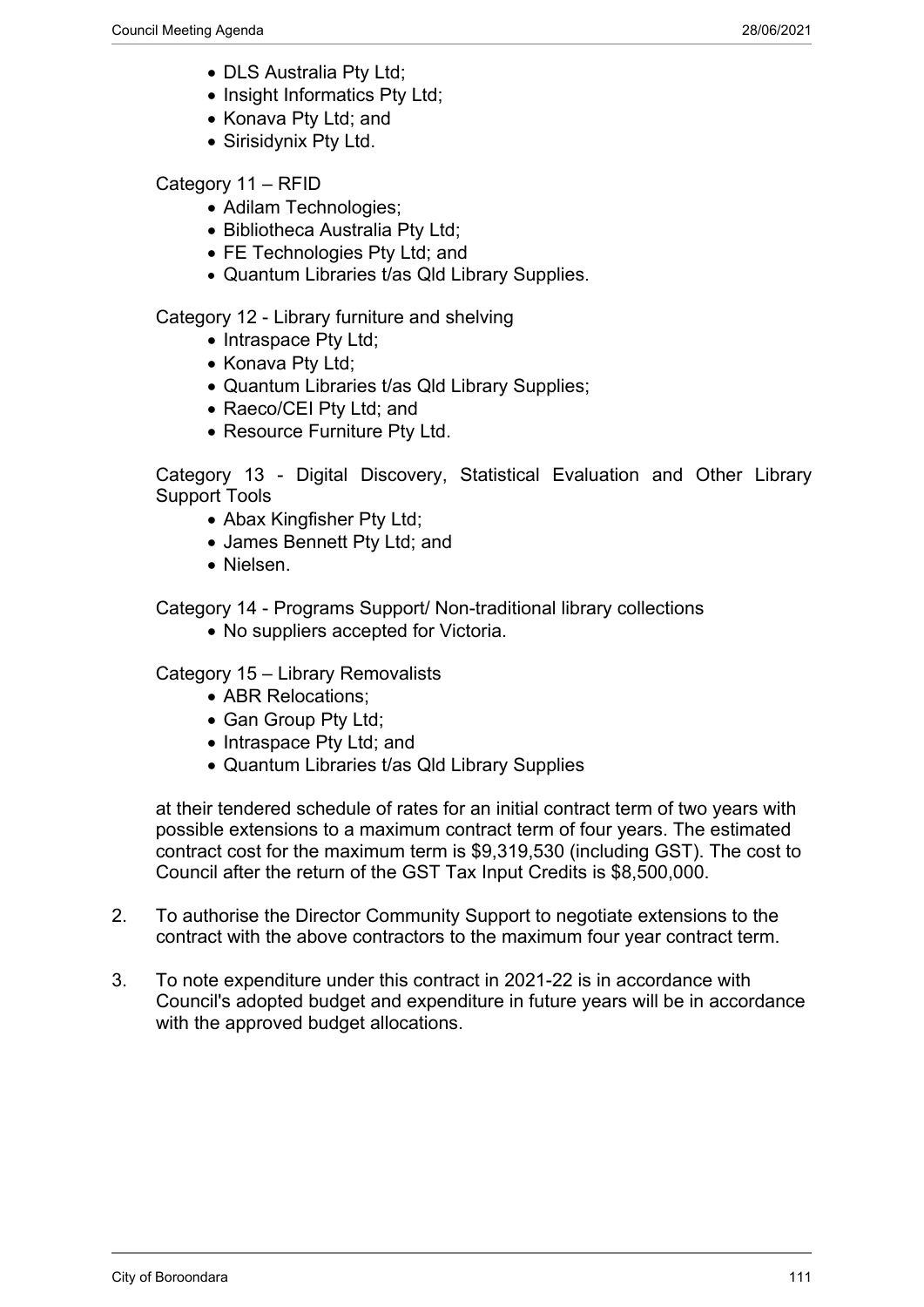## **Responsible director: Carolyn McClean, Director Community Support**

 $\_$  , and the set of the set of the set of the set of the set of the set of the set of the set of the set of the set of the set of the set of the set of the set of the set of the set of the set of the set of the set of th

#### **1. Purpose**

The purpose of this report is for Council to give consideration to the awarding of Contract No. 2021/81, Library Collections, Furniture, Equipment and Associated Requirements (Procurement Australia Contract No. 2306/0843).

## **2. Policy implications and relevance to community plan and council plan**

This contract aligns with the following themes and strategies in the Boroondara Community Plan (2017-27) and Council Plan (2017-21):

- Theme 1: Your Community, Services and Facilities Strategy 1.4: Provide, facilitate and advocate for life-long learning opportunities for people of all ages.
- Theme 7: Civic Leadership and Governance

Strategy 7.5: Ensure sound financial management while allocating resources to deliver strategic infrastructure and services that meet community needs.

This procurement process has been carried out in accordance with the requirements of Council's Procurement Policy.

#### **3. Background**

Council requires a panel of suitably qualified suppliers for the provision of library materials (book and non book) and including furniture, equipment and other associated requirements.

## **Invitation to tender**

In accordance with Council's procurement procedures and Section 186 of the *Local Government Act 1989*, Council appointed Procurement Australia (PA) as the tendering agent to call and evaluate public tenders from suitably qualified organisations for the provision of library collections, furniture, equipment and associated requirements.

Initially industry briefing sessions were advertised in Sydney and Melbourne on 11 November 2020. Following the industry briefing sessions, PA advertised tenders in the following newspapers:

- Sydney Morning Herald on 24 November 2020
- Melbourne Herald Sun on 25 November 2020.

The closing date for submissions was originally 3pm, 18 December 2020 but this was extended via Addendum to 3pm, 23 December 2020.

In response to the advertisement, PA received 57 responses to the request for tender across the 15 categories.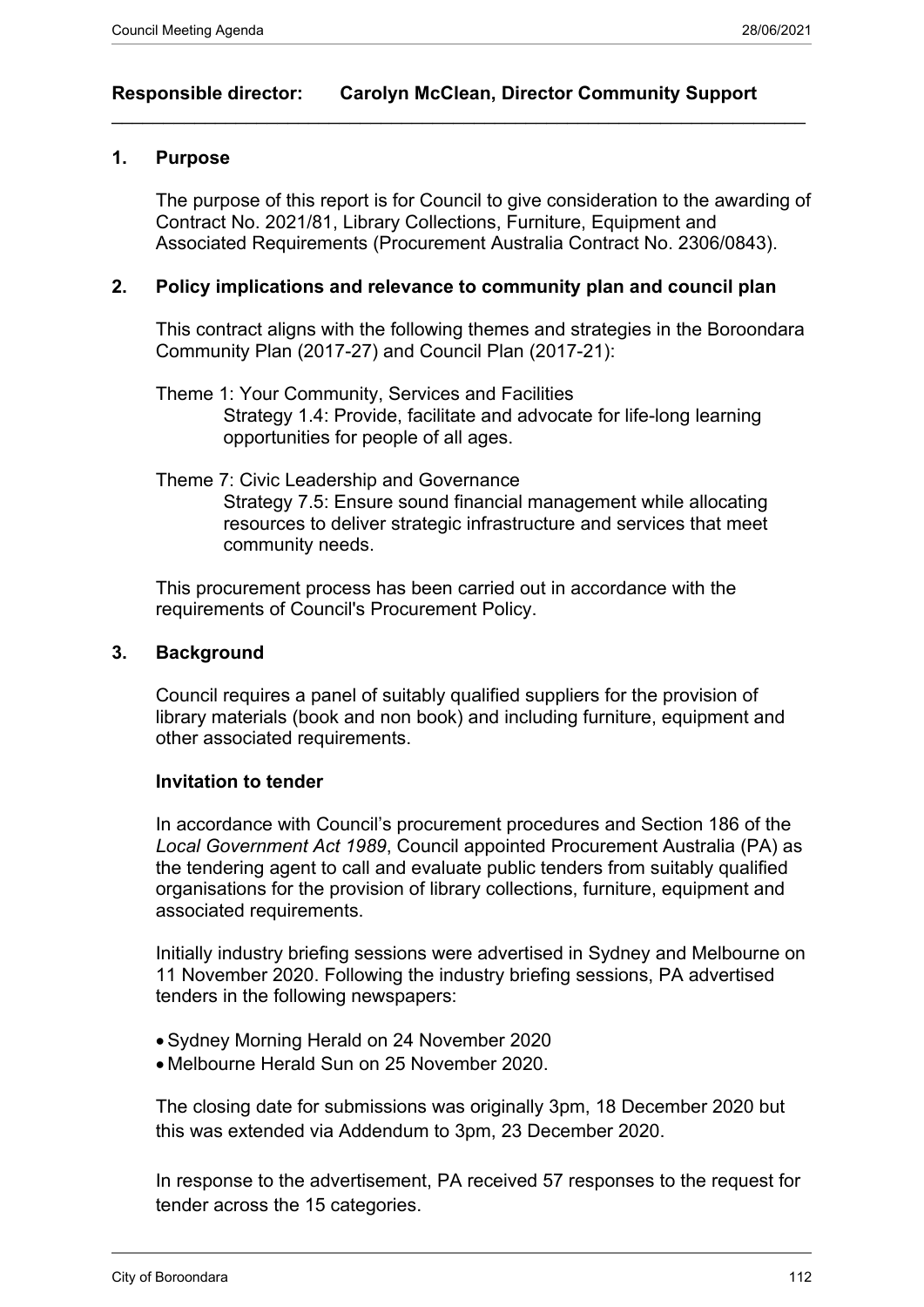## **4. Outline of key issues/options**

This new contract contains 15 categories for products/services as follows:

- Category 1 Printed Materials (English)
- Category 2 Printed Materials (LOTE)
- Category 3 Printed Magazines and Newspapers (English)
- Category 4 Printed Magazines and Newspapers (LOTE)
- Category 5 Digital Collections (English and other languages)
- Category 6 Audio Visual Materials (English)
- Category 7 Audio Visual Materials (LOTE)
- Category 8(a) Cataloguing Full Shelf Ready Services, Unbundled Cataloguing Services and/or Processing Services
- Category 8(b) Processing Full Shelf Ready Services, Unbundled Cataloguing Services and/or Processing Services
- Category 8(c) Consumables Processing Service Consumables
- Category 9 Associated Support Services
- Category 10 Library Management System
- Category 11 RFID
- Category 12 Library furniture and shelving
- Category 13 Digital Discovery, Statistical Evaluation and Other Library Support Tools
- Category 14 Programs Support/ Non-traditional library collections
- Category 15 Library Removalists

This contract provides Council with an extensive product/service offering and is considered to provide value for money with the pricing offered.

## **5. Consultation/communication**

Contract advice from Council's Procurement Department, advice from Boroondara Library Service professional staff and Procurement Australia staff has informed this process.

## **6. Financial and resource implications**

Council's 2021-22 Budget provides the following allocations:

| Operating<br>Account No. 36700-55212 - Library Resources-<br><b>Online Subscriptions</b><br>Account No. 36700-55213 - Subscriptions/Publications<br><b>Total Operating</b>                           | \$<br>\$       | 410,000<br>138,075<br>548,075           |
|------------------------------------------------------------------------------------------------------------------------------------------------------------------------------------------------------|----------------|-----------------------------------------|
| Capital<br>Account No. 71361 - Library Resources<br>Account No. 71568 - Library & Office Furniture<br>Account No. 72665 - Library IT Hardware Renewal<br><b>Account No. 72751 - Library Shelving</b> | \$<br>\$<br>\$ | 990,000<br>75,000<br>400,000<br>105,000 |
| <b>Total Capital</b>                                                                                                                                                                                 |                | \$1,570,000                             |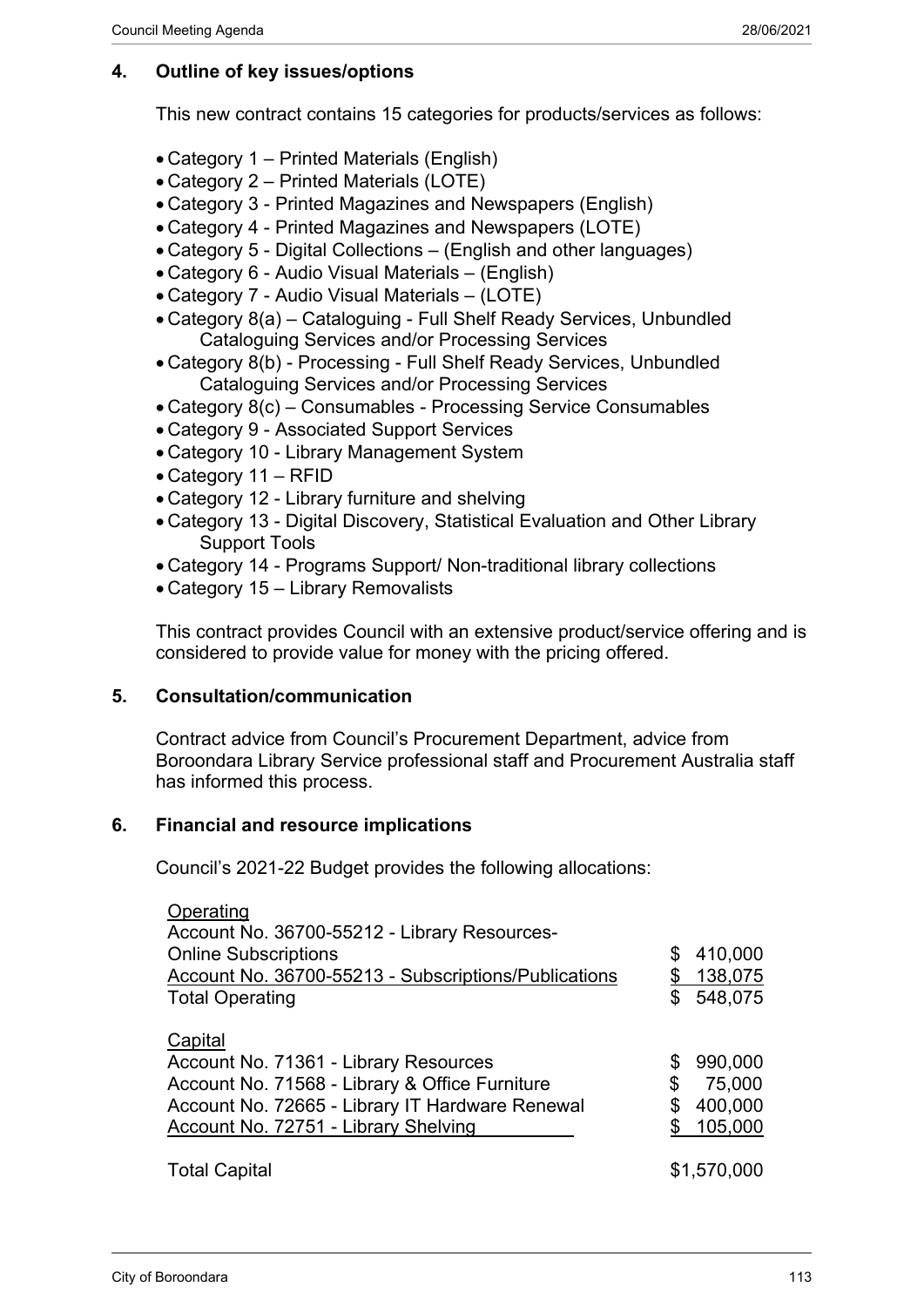| Plus Account No. 54100-55213 - Spydus Library Management |           |
|----------------------------------------------------------|-----------|
| System from Civica and associated services               | \$113,516 |
|                                                          |           |

TOTAL \$2,231,591

Council will commence utilising the products and services offered under this contract from 1 July 2021.

Council does not guarantee the appointed contractors any minimum quantities in relation to any of the contract components. The amount of goods and services provided will be in accordance with the need and budgetary allocations each year.

Payment will be made in line with the respective Tenderer's Schedule of Rates or via an individual quotation process for Categories, 9, 10, 11, 13 and 15.

## **7. Governance issues**

The implications of this report have been assessed in accordance with the requirements of the Victorian Charter of Human Rights and Responsibilities.

The officers responsible for this report have no direct or indirect interests requiring disclosure.

This tender process has been carried out in accordance with the requirements of Council's Procurement Policy.

#### **8. Social and environmental issues**

Procurement Australia has assessed Corporate Governance, Environmental and Supply Chain impact and Workplace Practices and Social Impact in the weighting of suppliers.

Suppliers have been asked to use recycled and green packaging materials wherever possible. A number of suppliers are local, thus reducing the carbon footprint. As books, periodicals and AV Media are loaned to members, appropriate processes of recycling and cost effective use of resources are followed. Where possible, local suppliers will be used to reduce the transport carbon footprint.

The approval of a supply panel for libraries collections, furniture, equipment and associated requirements will ensure the continuity of supply for the provision of library resources for Boroondara's community and assist with supporting the information needs of the members of the library service. The number of categories in this Contract provides extensive options for the provision of products and services for the library service.

#### **9. Evaluation and review**

The tender evaluation report is provided as **Confidential Attachment 1.**

As a result of the tender evaluation, the evaluation panel recommends that Council award Contract No. 2021/81, Library Collections, Furniture, Equipment and Associated Requirements (Procurement Australia Contract No. 2306/0843), to: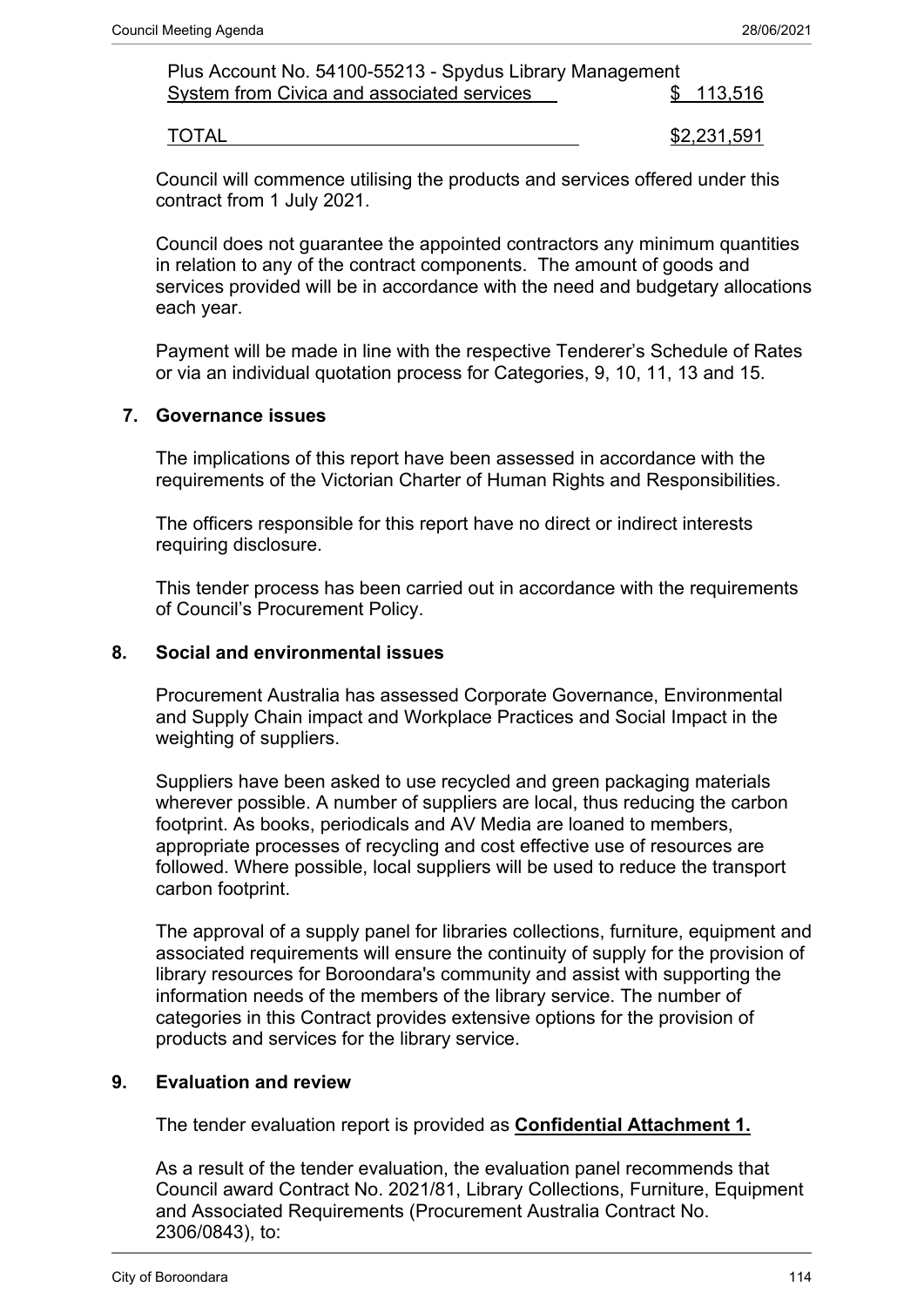Category 1 - Printed Material - English

- All Star Comics Melbourne Pty Ltd;
- ALS Library Services Pty Ltd;
- Baker & Taylor, Inc.;
- Bolinda Publishing Pty Ltd:
- Caval Limited;
- DLS Australia Pty Ltd;
- James Bennett Pty Ltd;
- Julian Wood Bookseller Pty Ltd;
- Mdm Entertainment Pty Ltd;
- Merian Books Pty Ltd;
- Peter Pal Library Supplier;
- Readings Pty Ltd;
- Sound Text Media Pty Ltd;
- The Book House;
- Ulverscroft Large Print Books; and
- Wavesound Pty Ltd.

Category 2 - Printed Material - LOTE (Languages Other Than English)

- Aussie Global Books Pty Ltd;
- CC Books Australia Pty Ltd;
- Caval Limited;
- Ddn Consulting Pty Ltd;
- Global Language Books Pty Ltd;
- Greek Book Importers;
- Konava Pty Ltd;
- Ln Vietnamese Books Pty Ltd;
- Lote Libraries Direct Pty Ltd; and
- Zagreb Croatian Bookshop.

Category 3 - Printed Magazines and Newspapers (English)

- Box Hill South Newsagency;
- Carolyn Loader Family Trust;
- Ebsco;
- Isubscribe Pty Ltd;
- Konava Pty Ltd; and
- Prenax Pty Ltd.

Category 4 - Printed Magazines and Newspapers (LOTE)

- Aussie Global Books Pty Ltd;
- Box Hill South Newsagency;
- CC Books Australia Pty Ltd;
- Ddn Consulting Pty Ltd;
- Ebsco;
- Isubscribe Pty Ltd;
- Ln Vietnamese Books Pty Ltd;
- Lote Libraries Direct Pty Ltd;
- Prenax Pty Ltd; and
- Zagreb Croatian Bookshop.

Category 5 - Digital Collections – (English and other languages)

Aussie Global Books Pty Ltd;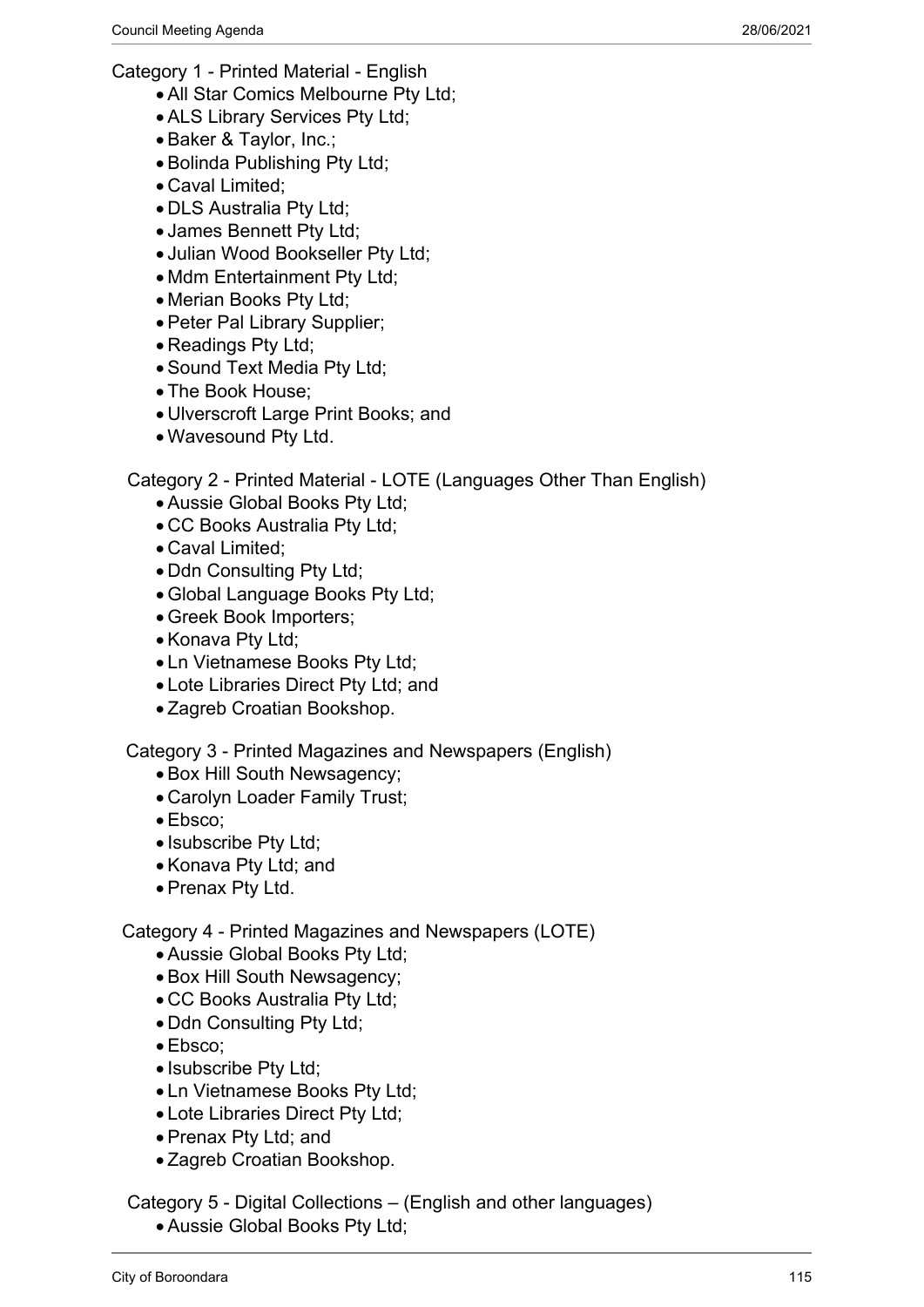- Beamafilm Pty Ltd;
- Bolinda Publishing Pty Ltd:
- Bolinda Digital Pty Ltd;
- Digital Education Services;
- Greek Book Importers;
- James Bennett Pty Ltd;
- Konava Pty Ltd;
- Midwest Tape LLC Dba Hoopla Digital;
- Overdrive Australia Party, Ltd;
- Prenax Pty Ltd; and
- Ulverscroft Large Print Books.

Category 6 - Audio Visual Materials – (English)

- ALS Library Services Pty Ltd;
- Baker & Taylor, Inc.;
- Caval Limited;
- James Bennett Pty Ltd;
- Julian Wood Bookseller Pty Ltd;
- KI Media Pty Ltd trading as All Access;
- Mdm Entertainment Pty Ltd:
- Peter Pal Library Supplier;
- Readings Pty Ltd;
- Sound Text Media Pty Ltd:
- The Book House;
- Ulverscroft Large Print Books; and
- Wavesound Pty Ltd.

## Category 7 - Audio Visual Materials – (LOTE)

- Aussie Global Books Pty Ltd;
- CC Books Australia Pty Ltd;
- Caval Limited;
- KI Media Pty Ltd trading as All Access;
- Ln Vietnamese Books Pty Ltd;
- Lote Libraries Direct Pty Ltd;
- Mdm Entertainment Pty Ltd: and
- Zagreb Croatian Bookshop.

Category 8(a) – Cataloguing - Full Shelf Ready Services, Unbundled Cataloguing Services and/or Processing Services

- ALS Library Services Pty Ltd;
- Aussie Global Books Pty Ltd;
- Baker & Taylor, Inc.;
- Bolinda Publishing Pty Ltd;
- Caval Limited;
- Global Language Books Pty Ltd;
- Greek Book Importers;
- James Bennett Pty Ltd;
- Julian Wood Bookseller Pty Ltd:
- KI Media Pty Ltd trading as All Access;
- Lewis Logic;
- Lote Libraries Direct Pty Ltd;
- Mdm Entertainment Pty Ltd;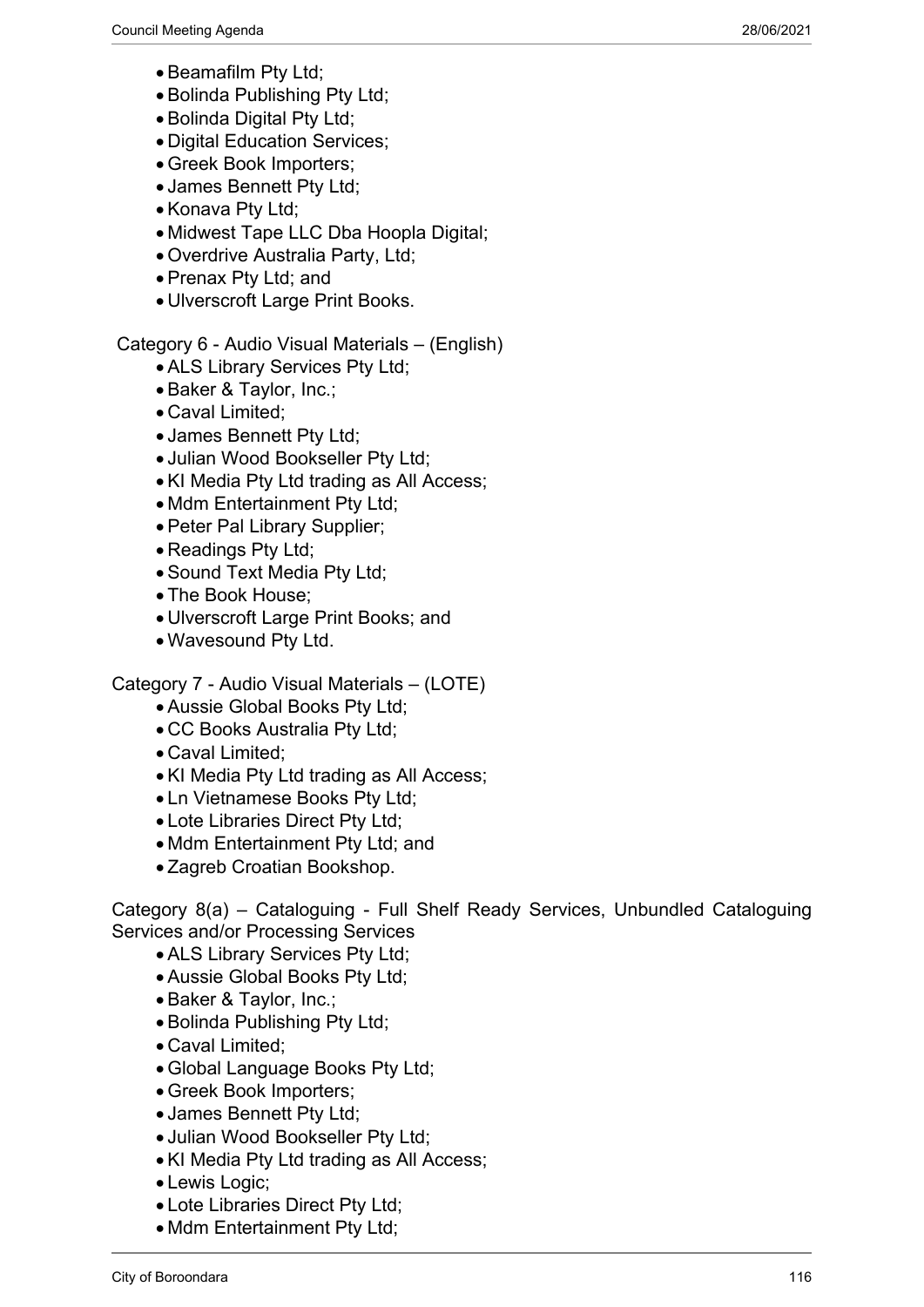- Peter Pal Library Supplier;
- Prenax Pty Ltd:
- Sound Text Media Pty Ltd;
- The Book House;
- Ulverscroft Large Print Books; and
- Wavesound Pty Ltd.

Category 8(b) - Processing - Full Shelf Ready Services, Unbundled Cataloguing Services and/or Processing Services

- ALS Library Services Pty Ltd;
- Aussie Global Books Pty Ltd;
- Baker & Taylor, Inc.;
- Bolinda Publishing Pty Ltd;
- Caval Limited;
- Ebsco;
- Global Language Books Pty Ltd;
- Greek Book Importers;
- James Bennett Pty Ltd;
- Julian Wood Bookseller Pty Ltd;
- KI Media Pty Ltd trading as All Access;
- Lewis Logic;
- Lote Libraries Direct Pty Ltd
- Mdm Entertainment Pty Ltd;
- Peter Pal Library Supplier;
- Prenax Pty Ltd;
- Readings Pty Ltd;
- Sound Text Media Pty Ltd;
- The Book House;
- Ulverscroft Large Print Books; and
- Wavesound Pty Ltd.

Category 8(c) – Consumables - Processing Service Consumables

- Aussie Global Books Pty Ltd;
- Bolinda Publishing Pty Ltd;
- Greek Book Importers;
- Julian Wood Bookseller Pty Ltd;
- KI Media Pty Ltd trading as All Access;
- Lewis Logic;
- Prenax Pty Ltd;
- Raeco/CEI Pty Ltd;
- Readings Pty Ltd; and
- Sound Text Media Pty Ltd.

Category 9 - Associated Support Services

- ABR Relocations;
- ALS Library Services Pty Ltd;
- Aussie Global Books Pty Ltd;
- Baker & Taylor, Inc;
- Bolinda Publishing Pty Ltd;
- Caval Limited;
- DLS Australia Pty Ltd;
- Innovative Interfaces;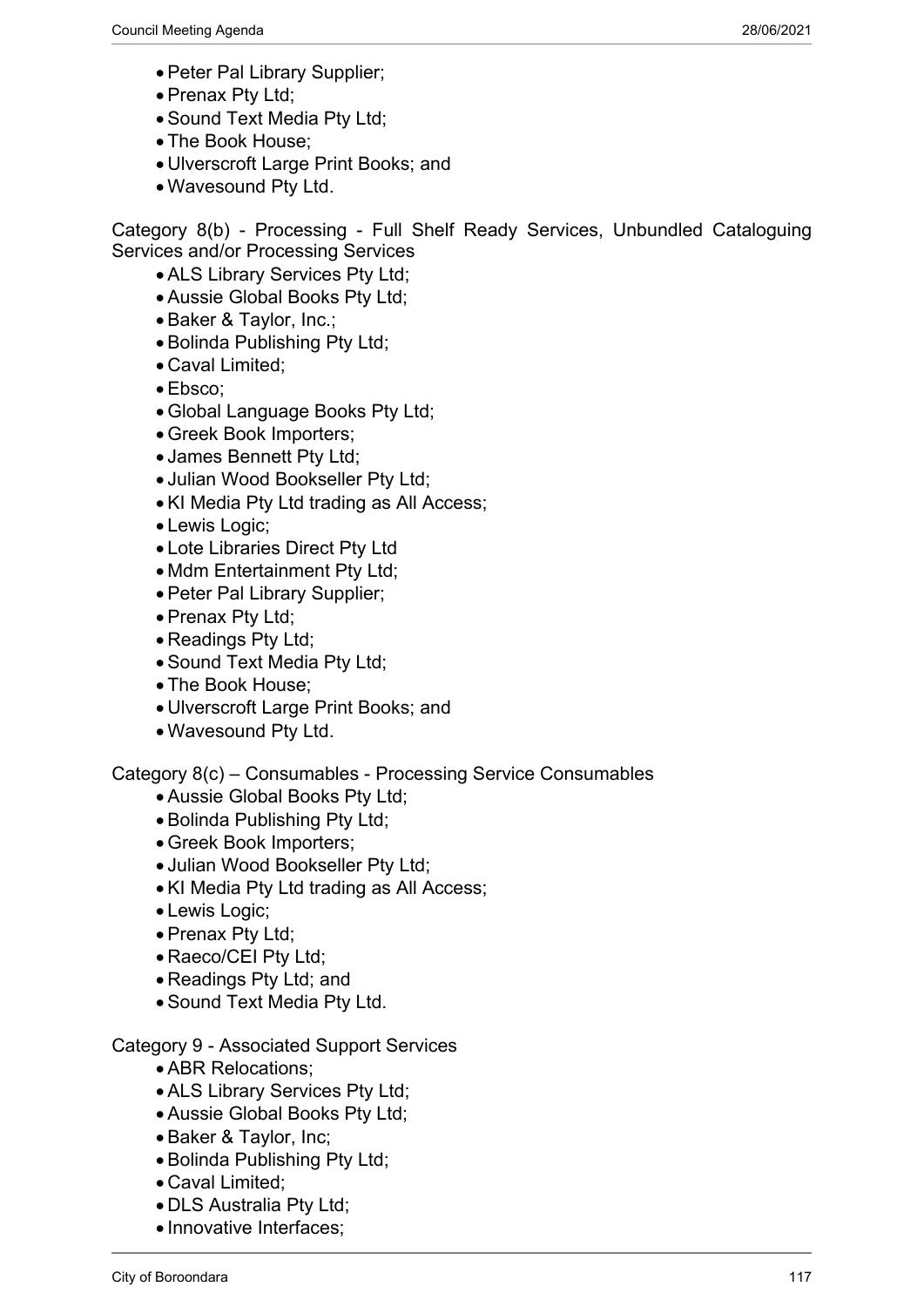- James Bennett Pty Ltd.
- Konava Ptv Ltd:
- Mdm Entertainment Pty Ltd;
- Sound Text Media Pty Ltd;
- The Book House:
- Ulverscroft Large Print Books; and
- Wavesound Pty Ltd.

## Category 10 - Library Management System

- Aurora Information Technology;
- Civica Pty Ltd;
- DLS Australia Pty Ltd;
- Insight Informatics Pty Ltd;
- Konava Pty Ltd: and
- Sirisidynix Pty Ltd.

## Category 11 – RFID

- Adilam Technologies;
- Bibliotheca Australia Pty Ltd;
- FE Technologies Pty Ltd; and
- Quantum Libraries t/as Qld Library Supplies.

Category 12 - Library furniture and shelving

- Intraspace Pty Ltd;
- Konava Pty Ltd;
- Quantum Libraries t/as Qld Library Supplies;
- Raeco/CEI Pty Ltd; and
- Resource Furniture Pty Ltd.

Category 13 - Digital Discovery, Statistical Evaluation and Other Library Support Tools

- Abax Kingfisher Pty Ltd;
- James Bennett Pty Ltd; and
- Nielsen.

Category 14 - Programs Support/ Non-traditional library collections

No suppliers accepted for Victoria.

Category 15 – Library Removalists

- ABR Relocations;
- Gan Group Pty Ltd;
- Intraspace Pty Ltd; and
- Quantum Libraries t/as Qld Library Supplies.

at their tendered schedule of rates. The estimated contract cost for all contracts for a maximum term of four years is \$9,319,530 (including GST). The cost to Council after the return of the GST Tax Input Credits is \$8,500,000.